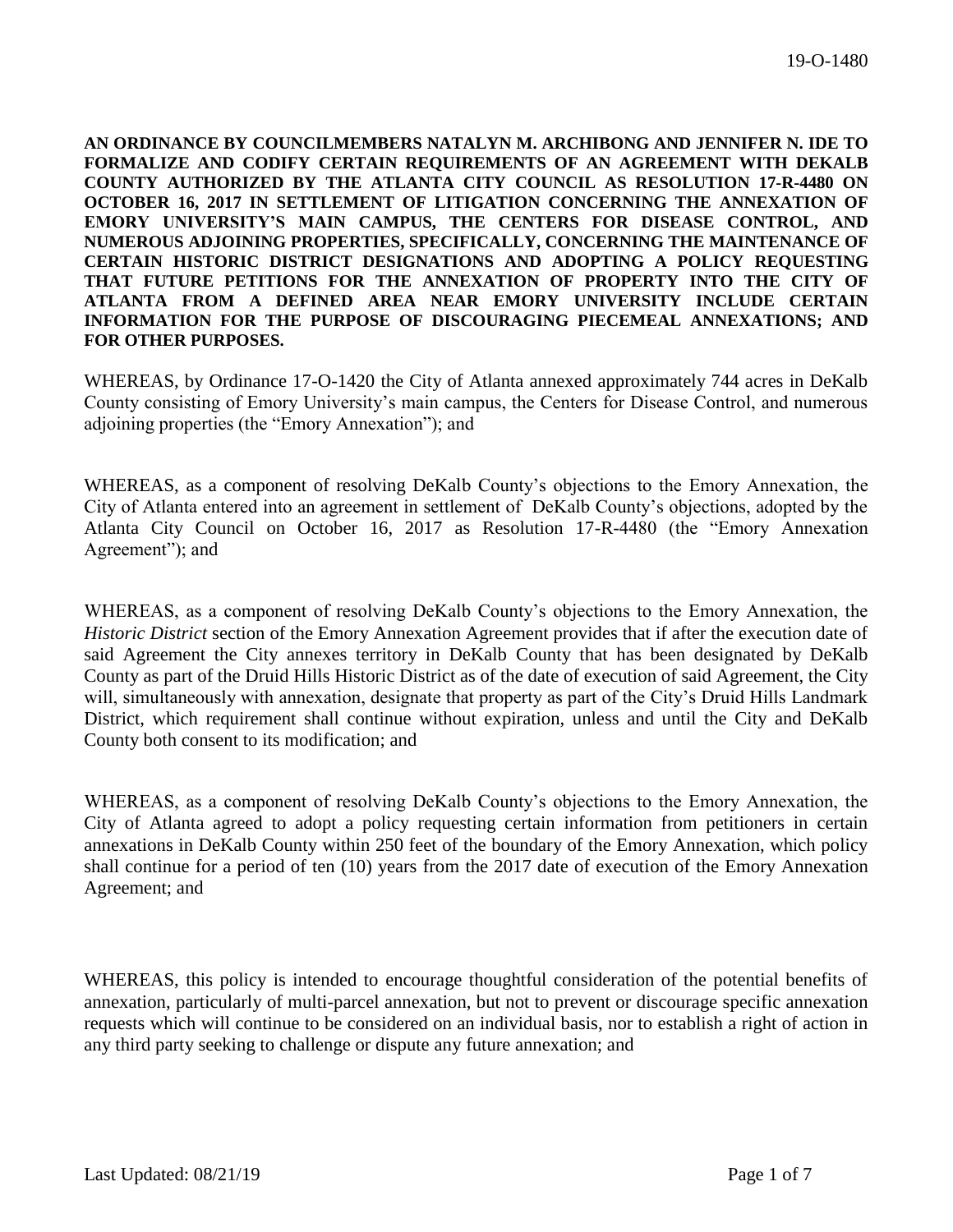WHEREAS, the City now desires to formalize and codify those two elements of the Emory Annexation Agreement policy by adopting them via ordinance.

NOW THEREFORE THE CITY COUNCIL OF THE CITY OF ATLANTA, GEORGIA, HEREBY ORDAINS AS FOLLOWS:

Section 1: As provided in the *Historic District* section of the Emory Annexation Agreement, the City of Atlanta agrees that "[i]f after the execution date of this Agreement [October 17, 2017], the City annexes territory in the County that has been designated by the County as part of the Druid Hills Historic District as of the date of this Agreement, the City will, simultaneously with annexation, designate that property as part of the City's Druid Hills Landmark District. This requirement shall continue without expiration, unless and until the City and County both consent to its modification." A map of the Druid Hills Historic District as of October 17, 2017 is attached as Exhibit "A".

Section 2: The City of Atlanta hereby adopts the following policy stated in the Emory Annexation Agreement regarding future annexations involving property within 250 feet of the boundary of the approximately 744 acres encompassing Emory University, The Centers for Disease Control and Prevention, Children's Healthcare of Atlanta, Villa International, Synod of South Atlanta & Presbyterian Church (USA), and property owned by Georgia Power Company, as approved by Ordinance 17-O-1420 on December 13, 2017, and effectively annexed into the City of Atlanta on January 1, 2018 (as set forth on the map attached hereto as Exhibit "B" indicating the Annexed Area and the 250 feet perimeter):

"The City agrees to adopt a written policy related to future annexations of rational areas within 250 feet of any boundary of the Annexed Area (the "affected area"). The policy would require future petitions for annexation into the City within the affected area to include an explanation of a rational basis for the annexation. Rational bases for annexation could be, for example, annexation in connection with natural boundaries, an entire community, or an entire street rather than a single lot. Easing or better managing service delivery demands would similarly provide a rational basis for an annexation. These examples are not intended to be exhaustive, but instead illustrative.

"The purpose of this policy is to encourage land owners in the affected area to consider annexation of entire communities rather than piecemeal annexations that potentially de-stabilize existing residential communities and small scale commercial developments. The policy will also contain language indicating that the City generally is not in favor of single lot annexations in the affected area where land on both sides of such lot would remain in unincorporated DeKalb. Finally, the policy would require petitioners to describe why a single lot annexation is not de-stabilizing to the adjacent community. This provision is not intended to, nor shall it, operate to give the County a right of action against any subsequent annexation that the County does not currently possess, or alter any right of action the County currently possesses."

Section 3: The Policy contained in Section 2 of this Ordinance shall remain in effect until October 17, 2027, and any annexation petition received prior to that date should include the requested information.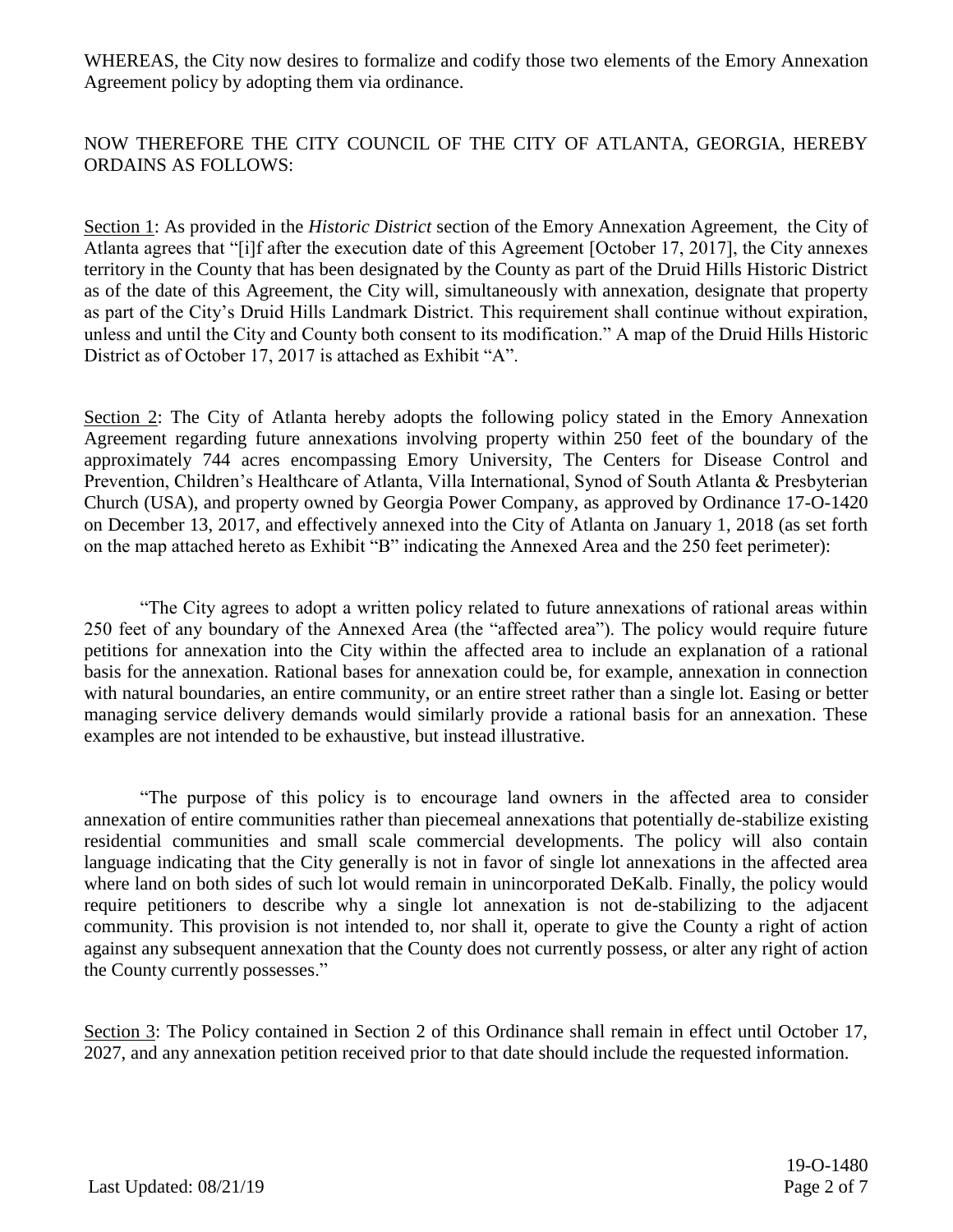Section 4: Nothing in this Section shall be construed to alter or affect the requirements contained within O.C.G.A. § 36-36-1 et al. or the application of the Zoning Procedures Law at O.G.C.A. § 36-66-1 et al.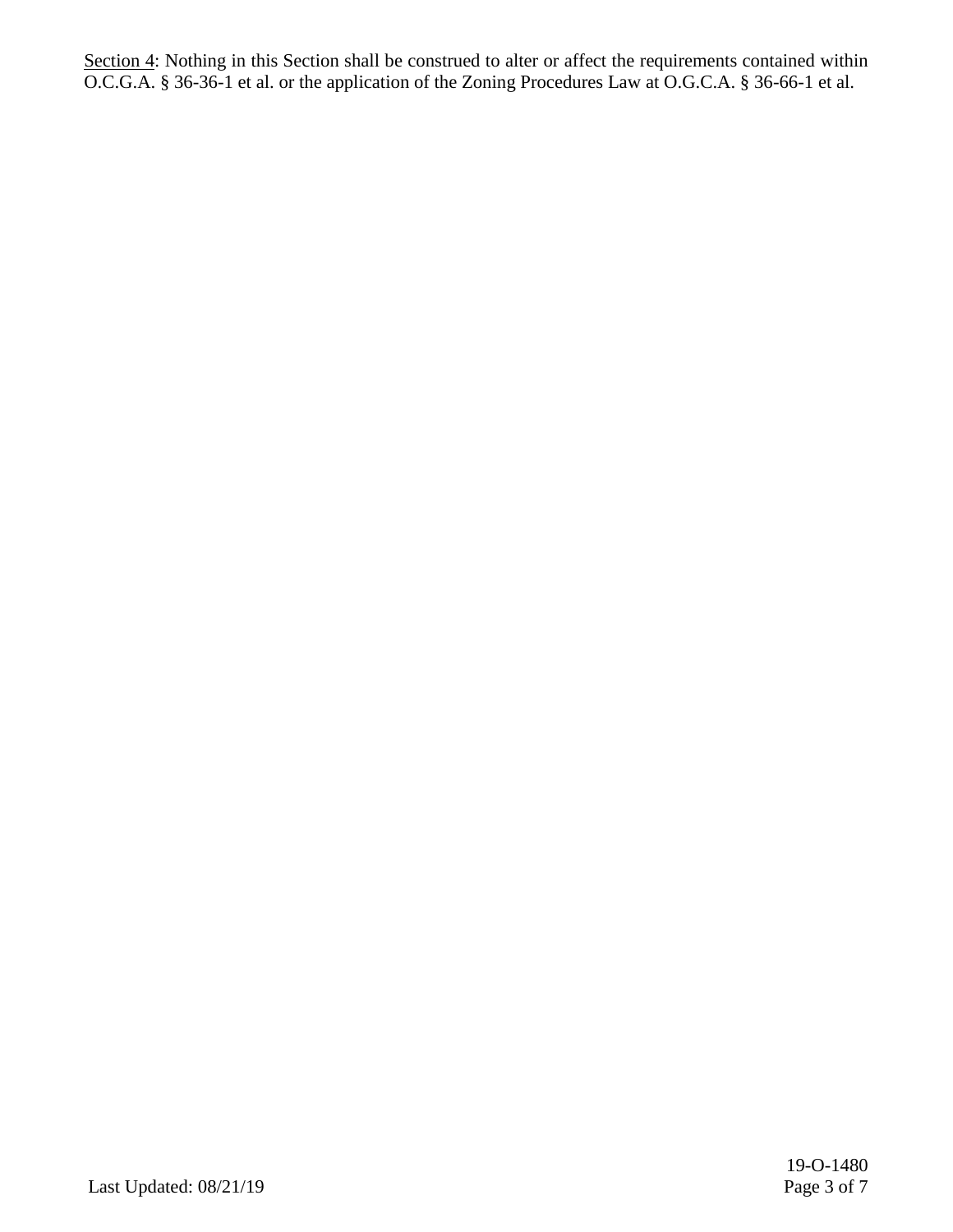## **CITY COUNCIL ATLANTA, GEORGIA**

19-O-1480

# **SPONSOR SIGNATURES**

Nutre Comptetion de Carles de Imember, V Ide, Co mg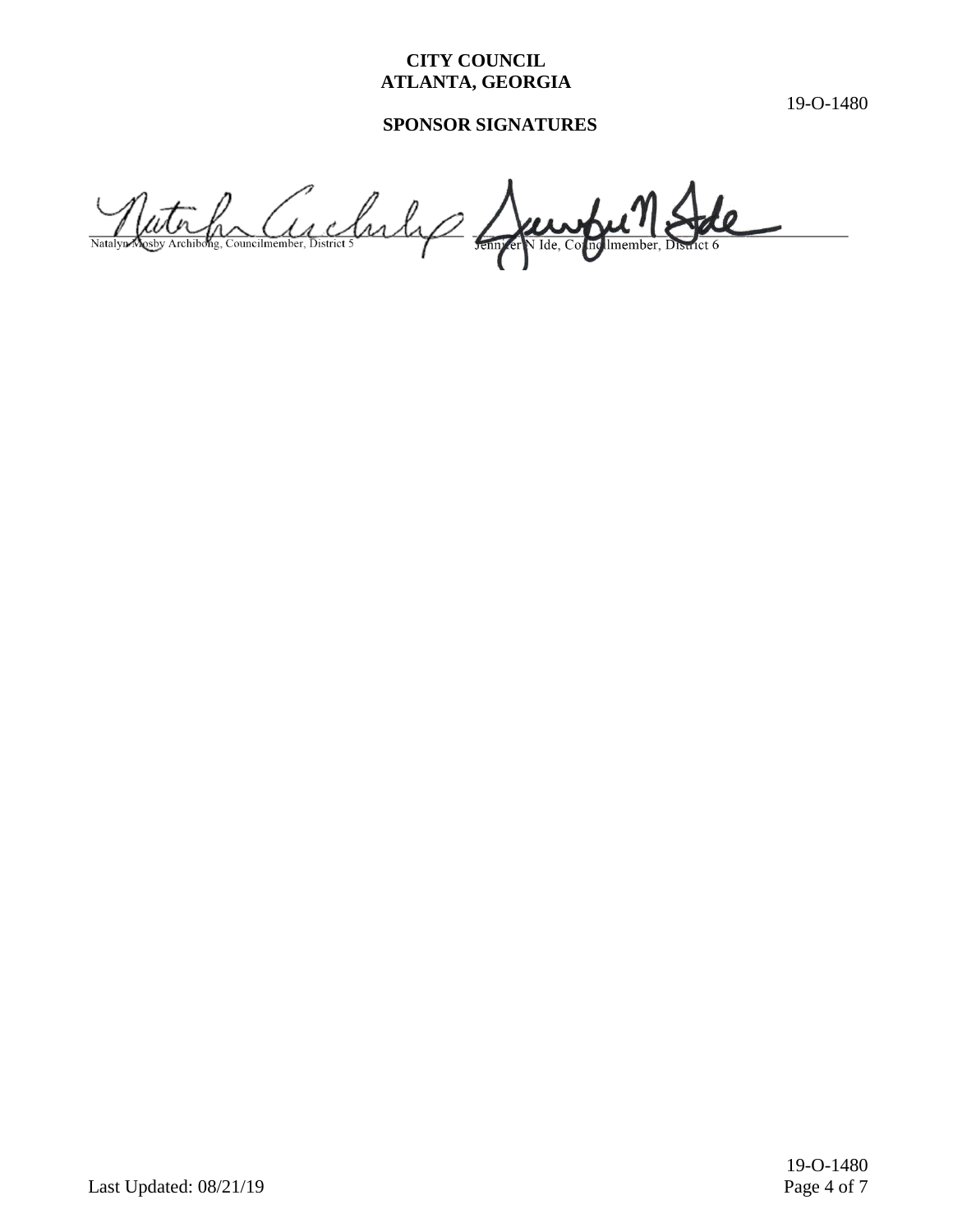### **CITY COUNCIL ATLANTA, GEORGIA**

19-O-1480

**AN ORDINANCE BY COUNCILMEMBERS NATALYN M. ARCHIBONG AND JENNIFER N. IDE TO FORMALIZE AND CODIFY CERTAIN REQUIREMENTS OF AN AGREEMENT WITH DEKALB COUNTY AUTHORIZED BY THE ATLANTA CITY COUNCIL AS RESOLUTION 17-R-4480 ON OCTOBER 16, 2017 IN SETTLEMENT OF LITIGATION CONCERNING THE ANNEXATION OF EMORY UNIVERSITY'S MAIN CAMPUS, THE CENTERS FOR DISEASE CONTROL, AND NUMEROUS ADJOINING PROPERTIES, SPECIFICALLY, CONCERNING THE MAINTENANCE OF CERTAIN HISTORIC DISTRICT DESIGNATIONS AND ADOPTING A POLICY REQUESTING THAT FUTURE PETITIONS FOR THE ANNEXATION OF PROPERTY INTO THE CITY OF ATLANTA FROM A DEFINED AREA NEAR EMORY UNIVERSITY INCLUDE CERTAIN INFORMATION FOR THE PURPOSE OF DISCOURAGING PIECEMEAL ANNEXATIONS; AND FOR OTHER PURPOSES.**

#### **Workflow List:**

Clerk of Council Skipped 08/20/2019 1:13 PM Atlanta City Council **Completed** 08/19/2019 1:00 PM Finance/Executive Committee Pending 08/28/2019 1:00 PM Mayor's Office Pending

#### **HISTORY:**

08/19/19 • **Atlanta City Council Atlanta City Council REFERRED WITHOUT OBJECTION** 

### **REFERRED TO FINANCE/EXECUTIVE COMMITTEE WITHOUT OBJECTION**

**RESULT: REFERRED WITHOUT OBJECTION**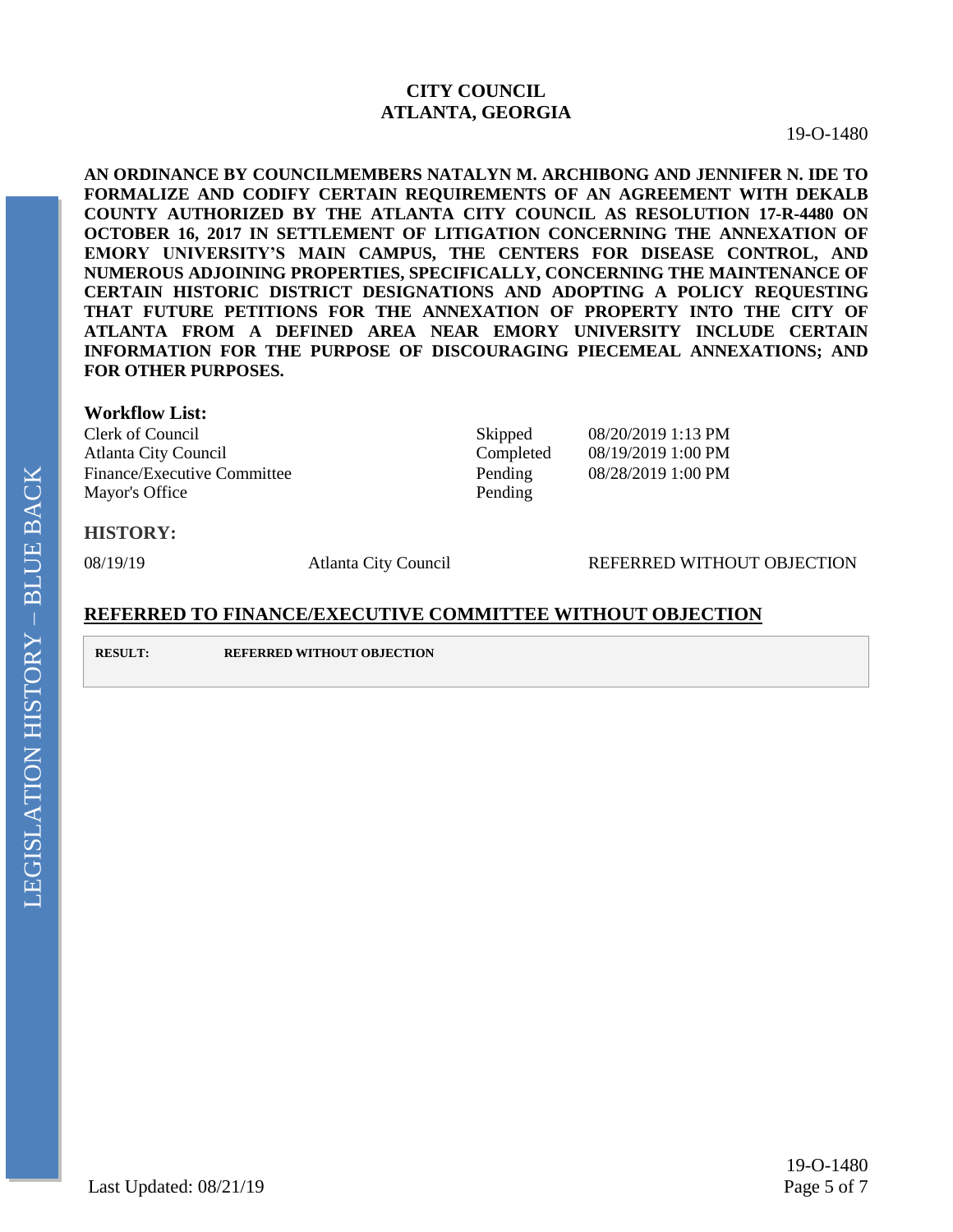AN ORDINANCE BY COUNCILMEMBERS NATALYN M. ARCHIBONG AND JENNIFER N. IDE TO FORMALIZE AND CODIFY CERTAIN REQUIREMENTS OF AN AGREEMENT WITH DEKALB COUNTY AUTHORIZED BY THE ATLANTA CITY COUNCIL AS RESOLUTION 17-R-4480 ON OCTOBER 16, 2017 IN SETTLEMENT OF LITIGATION CONCERNING THE ANNEXATION OF EMORY UNIVERSITY'S MAIN CAMPUS, THE CENTERS FOR DISEASE CONTROL, AND NUMEROUS ADJOINING PROPERTIES, SPECIFICALLY, CONCERNING THE MAINTENANCE OF CERTAIN HISTORIC DISTRICT DESIGNATIONS AND ADOPTING A POLICY REQUESTING THAT FUTURE PETITIONS FOR THE ANNEXATION OF PROPERTY INTO THE CITY OF ATLANTA FROM A DEFINED AREA NEAR EMORY UNIVERSITY INCLUDE CERTAIN INFORMATION FOR THE PURPOSE OF DISCOURAGING PIECEMEAL ANNEXATIONS; AND FOR OTHER PURPOSES.